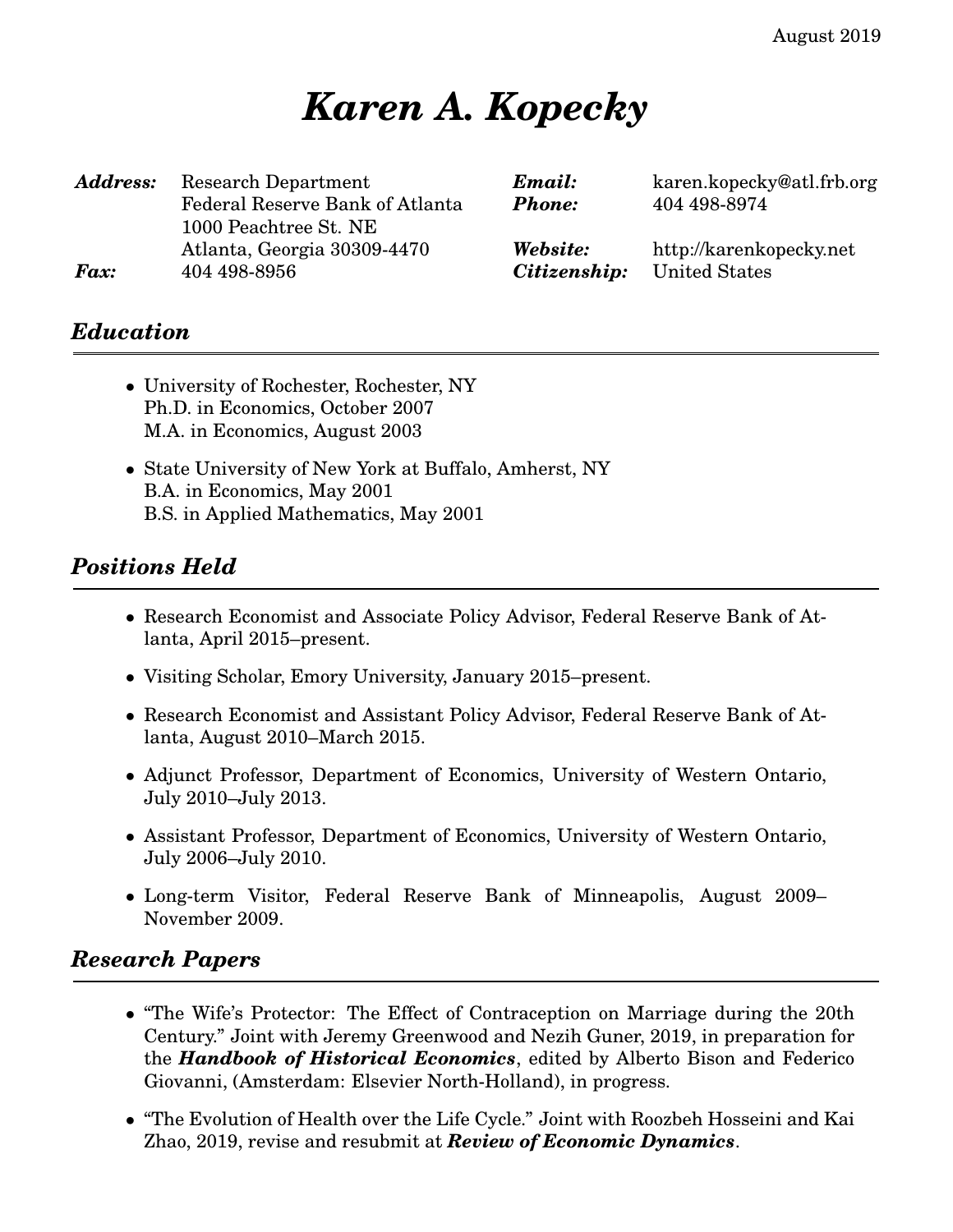- "Old, Frail, and Uninsured: Accounting for Features of the U.S. Long-term Care Insurance Market." Joint with R. Anton Braun and Tatyana Koreshkova. *Econometrica*, 87 (2019), pp. 981–1019.
- "Old, Sick, Alone and Poor: A Welfare Analysis of Old-Age Social Insurance Programs." Joint with R. Anton Braun and Tatyana Koreshkova. *Review of Economic Studies* 84 (2017), pp. 580–612.
- "The Impact of Medical and Nursing Home Expenses on Savings." Joint with Tatyana Koreshkova. *American Economic Journal: Macroeconomics* 6 (2014), pp. 29–72.
- "Measuring the Welfare Gain from Personal Computers." Joint with Jeremy Greenwood. *Economic Inquiry* 51 (2013), pp. 336–347.
- "The Trend in Retirement." *International Economic Review* 52 (2011), pp. 287– 316.
- "Finite State Markov-Chain Approximations to Highly Persistent Processes." Joint with Richard M. H. Suen. *Review of Economic Dynamics* 13 (2010), pp. 701–714.
- "A Quantitative Analysis of Suburbanization and the Diffusion of the Automobile." Joint with Richard M. H. Suen. *International Economic Review* 51 (2010), pp. 1003–1037.
- "A Situation in Which a Local Nontoxic Refuge Promotes Pest Resistance to Toxic Crops." Joint with Jemal Mohammed-Awel and John Ringland. *Theoretical Population Biology* 71 (2007), 131–146.

### *Conference Presentations*

- Michigan Retirement Research Center Workshop, March 2019, University of Michigan, Ann Arbor.
- Michigan Retirement Research Center Workshop, March 2018, University of Michigan, Ann Arbor.
- ASSA/AEA Annual meeting, January 2018, Philadelphia, Pennsylvania.
- QSPS Summer Workshop, May 2017, Utah State University, Logan, Utah.
- Society for Economic Dynamics, July 2016, Annual Meetings, Toulouse.
- Aging and Adverse Selection Workshop, April 2016, Federal Reserve Bank of Atlanta, Atlanta.
- Econometric Society North American Summer Meeting, June 2014, University of Minnesota, Minneapolis.
- Michigan Retirement Research Center Workshop, April 2014, University of Michigan, Ann Arbor.
- Minnesota Workshop in Macroeconomic Theory, August 2013, University of Minnesota, Minneapolis.
- Society for Economic Dynamics, July 2013, Annual Meetings, Seoul.
- CIGS Conference on Macroeconomic Theory and Policy, June 2013, Tokyo, Japan.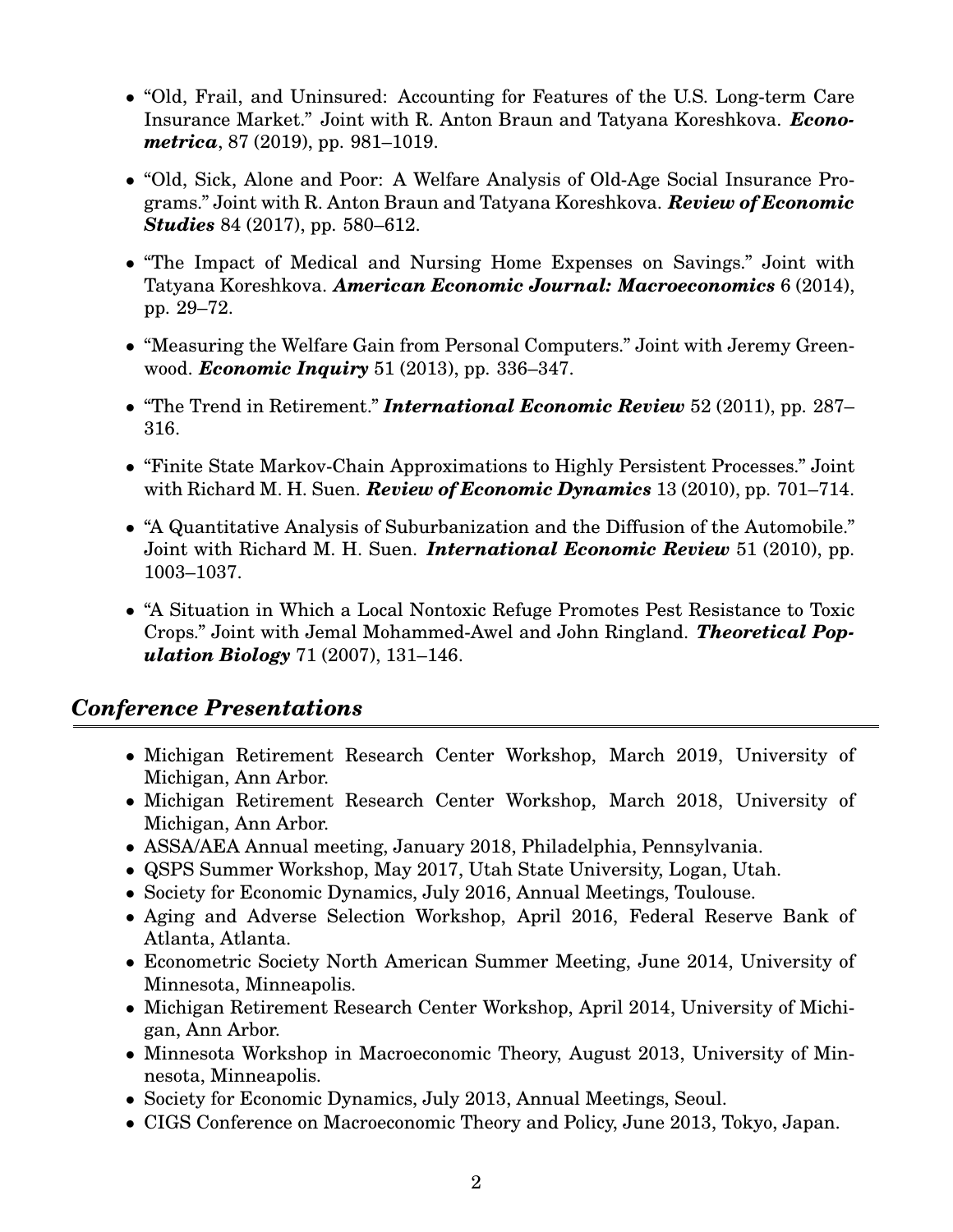- QSPS Summer Workshop, May 2013, Utah State University, Logan, Utah.
- Fall Midwest Macro Meetings, November 2012, University of Colorado at Boulder.
- Laboratory for Aggregate Economics and Finance, March 2012, Conference on Health and Mortality, University of California at Santa Barbara.
- University of Rochester, October 2010, Stockman Conference, Rochester.
- Midwest Economic Association Meetings, March 2010, Evanston.
- Laboratory for Aggregate Economics and Finance, October 2009, Conference on Health and the Macroeconomy, University of California at Santa Barbara.
- Society for Economic Dynamics, July 2009, Annual Meetings, Istanbul.
- Canadian Macro Study Group, November 2008, Annual Meetings, Toronto.
- University of Rochester, October 2008, Wegman's Conference, Rochester.
- University of Kiel, September 2008, Conference on Income Distribution and the Family, Kiel.
- National Bureau of Economic Research Summer Institute, July 2008, Conference on Research in Income and Wealth, Cambridge.
- Society for Economic Dynamics, July 2008, Annual Meetings, Cambridge.
- Midwest Macro Meetings, May 2008, Philadelphia.
- University of Rochester, October 2007, Wegman's Conference, Rochester.
- Society for Economic Dynamics, July 2006, Annual Meetings, Vancouver.
- Laboratory for Aggregate Economics and Finance, June 2006, Housing Workshop, University of California at Santa Barbara.
- Midwest Macroeconomics Meetings, May 2006, St. Louis.
- Bank of Canada, April 2006, Labour Supply and Productivity Life Cycle Workshop, Ottawa.
- Stanford Institute for Theoretical Economics, August 2005, Summer Workshop on "The Nexus between Household Economics and the Macro Economy", Stanford.
- National Bureau of Economic Research, March 2005, Urban Economics Working Group Meeting, Cambridge.
- Society for Economic Dynamics, July 2004, Annual Meetings, Florence.

#### *Seminar Presentations*

- University of Mannheim, October 2018.
- Federal Reserve Bank of Chicago, February 2018.
- Virginia Commonwealth University, November 2017.
- Federal Reserve Bank of Minneapolis, April 2017.
- Federal Reserve Bank of St. Louis, March 2017.
- McGill University, February 2017.
- Indiana University, September 2014.
- University of Pennsylvania, December 2013.
- Federal Reserve Bank of St. Louis, September 2013.
- University of California at San Diego, May 2012.
- University of North Carolina Chapel Hill, March 2010.
- Queen's University, March 2010.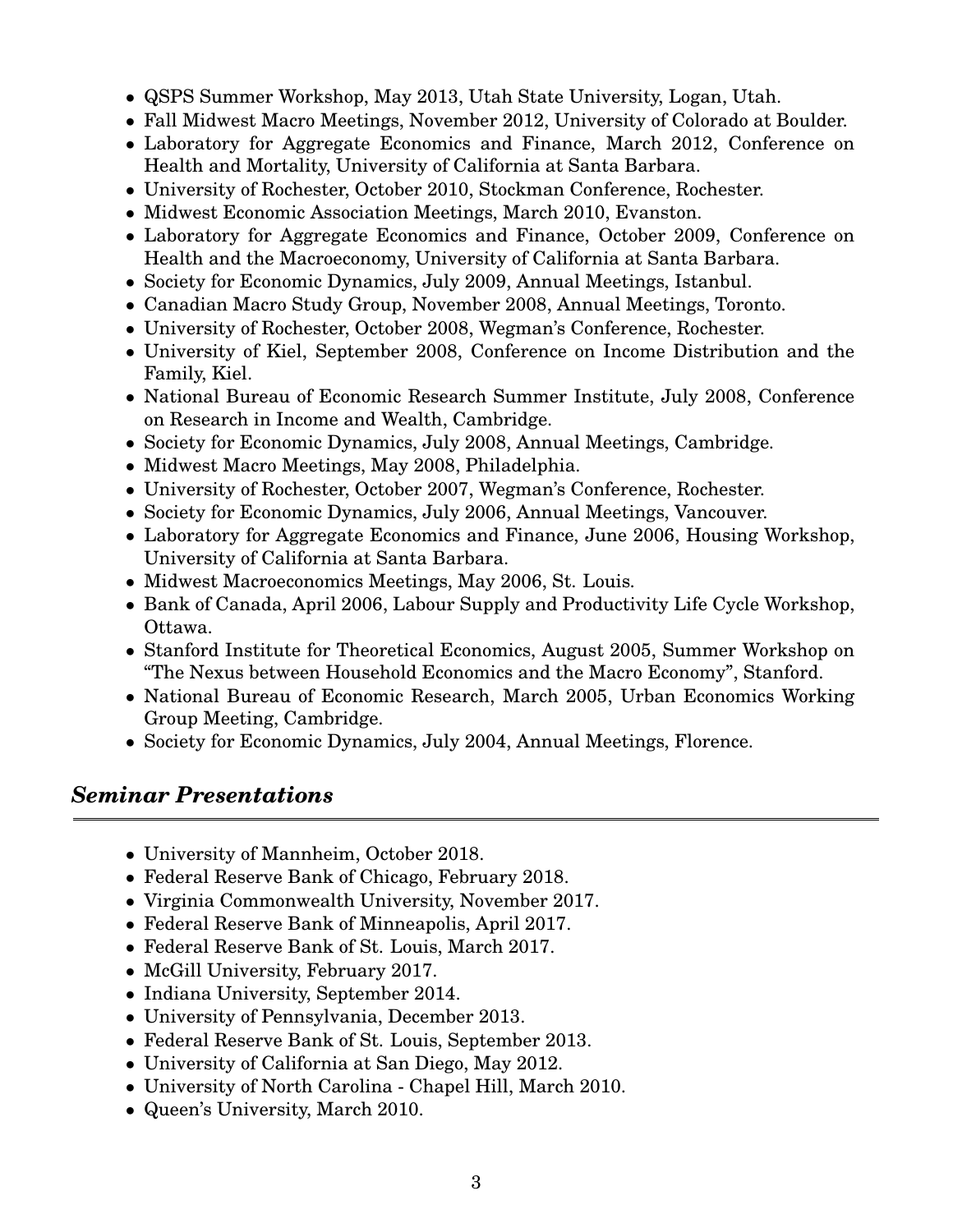- Federal Reserve Bank of Atlanta, January 2010.
- Federal Reserve Bank of Minneapolis, August 2009.
- University of Wisconsin Madison, March 2009.
- Wharton, December 2008.
- Concordia University, May 2007 and April 2008.
- Federal Reserve Bank of St. Louis, March 2007.
- University of Guelph, December 2006.
- York University, November 2006.
- University of Texas at San Antonio, April 2006.
- Universidad Carlos III de Madrid, April 2006.
- Cornell University, March 2006.
- University of Western Ontario, March 2006.
- Federal Reserve Bank of Dallas, March 2006.
- Federal Reserve Bank of Richmond, March 2006.
- Federal Reserve Bank of Cleveland, February 2006.
- University of California at Santa Barbara, January 2006.
- Purdue University, January 2006.
- University of Illinois at Urbana-Champaign, January 2006.
- Stanford University, January 2006.
- University of Rochester, October 2005.

#### *Discussions*

- "Health, Consumption, and Inequality," by Jay Hong, Josep Pijoan-Mas, and Jose Victor Rios-Rull. Philadelphia Workshop on Macroeconomics and Public Policy, April 2019.
- "Save, Spend, or Give? The Role of Housing and Family Insurance in Old Age," by Daniel Barczyk, Sean Fahle, And Matthias Kredler. Canadian Macro Study Group, November 2018.
- "The Effect of the Affordable Care Act on the Labor Supply, Savings, and Social Security of Older Americans," by Eric French, Hans-Martin von Gaudecker and John Bailey Jones. Atlanta Fed Employment Conference, September 2017.
- "Work Incentives of Medicaid Beneficiaries and the role of Asset Testing," by Svetlana Pashchenko and Ponpoje Porapakkarm. Philadelphia Macro Workshop, April 2015.
- "Is There 'Too Much' Inequality in Health Spending Across Income Groups?," by Laurence Ales, Roozbeh Hosseini, and Larry Jones. Canadian Macro Study Group, November 2013.
- "It's Not Me, It's You: Social Skills and Human Capital in the Labor and Marriage Market," by Gueorgui Kambourov, Aloysius Siow and Laura Turner. CIREQ Macroeconomics Conference, April 2013.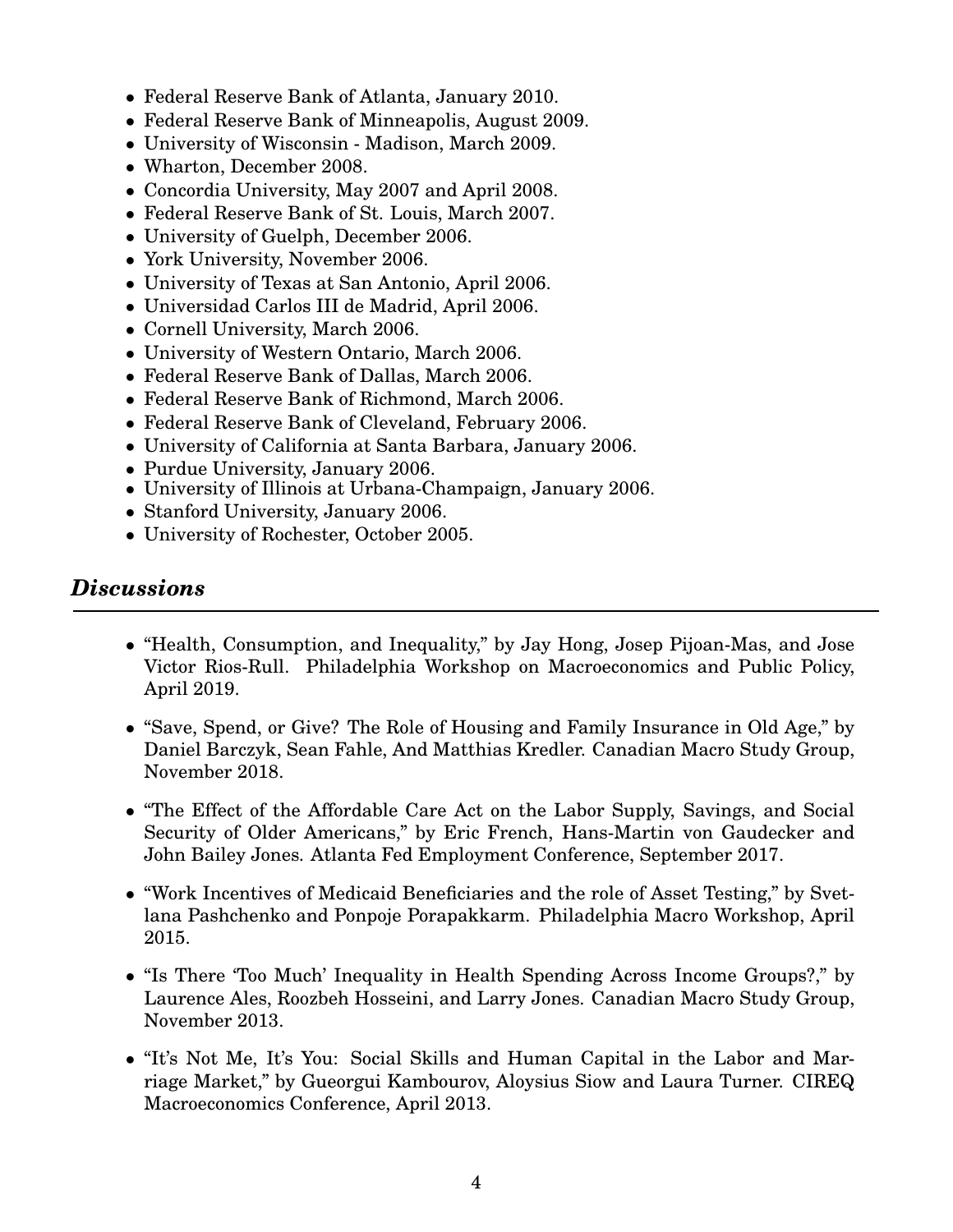- "Incidental Bequests: Bequest motives and the Choice to Self-Insure Late-Life Risks," by Lee Lockwood. AEA Annual Meetings, January 2013.
- "The Role of Automatic Stabilizers in the U.S. Business Cycle," by Alisdair McKay and Ricardo Reis. NBER workshop on Methods and Applications for DSGE Models, October 2012.
- "The Young, the Old, and the Restless: Demographics and Business Cycle Volatility," by Henry Siu and Nir Jaimovich. Canadian Macro Study Group, November 2006.

# *Review and Editorial Work*

• Referee: *American Economic Journal: Economic Policy, American Economic Journal: Macroeconomics, American Economic Review, Canadian Journal of Economics, Econometrica, Economic Inquiry, Economic Theory, European Economic Review, International Economic Review, Journal of Applied Econometrics, Journal of Economic Dynamics and Control, Journal of the European Economic Association, Journal of Monetary Economics, Journal of Political Economy, Journal of Public Economics, Macroeconomic Dynamics, Quantitative Economics, Review of Economic Dynamics, Review of Economic Studies, The B.E. Journals of Macroeconomics.*

## *Teaching Experience*

• Assistant Professor, Economics Department, University of Western Ontario, 2006 - 2010.

Courses:

- **–** Advanced Macroeconomics (Undergraduate Honours), Winter 2010, Winter 2009, Winter 2008 and Winter 2007.
- **–** Intermediate Macroeconomics (Undergraduate Honours), Winter 2010 and Fall 2008.
- **–** Computational Methods for Macroeconomics (Graduate), Fall 2007 and Fall 2006.
- **–** Economic Statistics (Undergraduate), Fall 2007.
- Lecturer, Economics Department, University of Rochester, 2004 and 2005. Courses:
	- **–** Econometrics (Undergraduate), Summer 2004 and Summer 2005.
	- **–** Programming in C++, Fall 2004 and Fall 2005.
- Teaching Assistant, Economics Department, University of Rochester, 2002 2006. Courses:
	- **–** Macroeconomics II (Graduate), Spring 2005 and Spring 2006.
	- **–** Econometrics, Fall 2003 and Spring 2004.
	- **–** Economic Statistics, Spring 2003.
	- **–** Intermediate Microeconomics, Fall 2002.